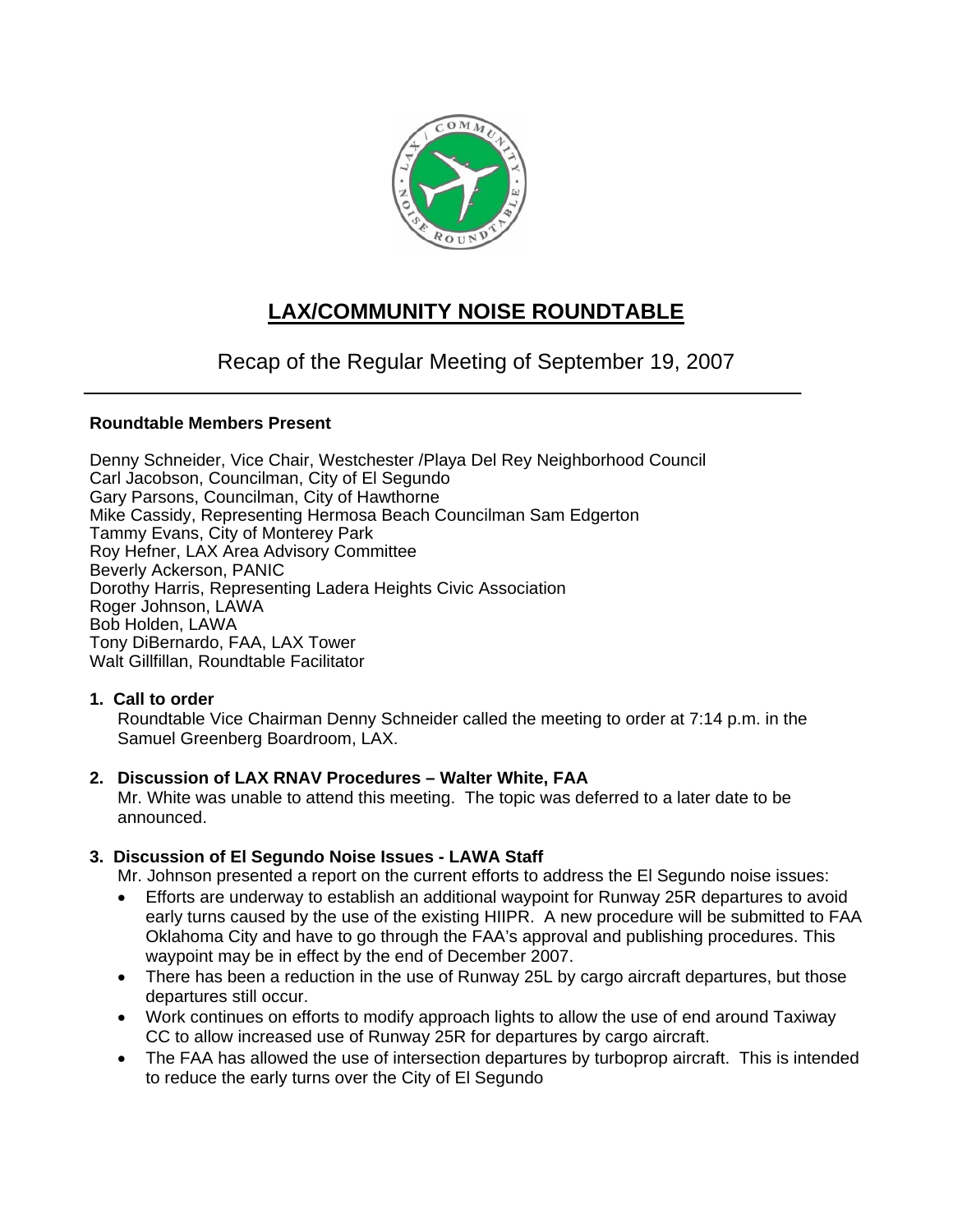• The present runway 25R weekend closure program being used during the construction of the new center taxiway between Runways 25L/25R was deemed the alternative that would be least impactful to the communities.

#### **4. Review/Approval of the Roundtable's Work Program – Walt Gillfillan**

Mr. Gillfillan noted that the draft Work Program being discussed tonight is the result of the general directions provided at the July 18 meeting.

It was suggested that a one-page summary sheet indicating the date of the last action for each work item be prepared for each meeting. It would have a format like the following example:

| <b>Work Item Description</b>                           | <b>Description and Date of Last Action</b> |
|--------------------------------------------------------|--------------------------------------------|
| I.A. Extended Downwind Approach                        |                                            |
| I.B. Missed Approach/Go-around                         |                                            |
| I.C. FAA Southern California Airspace Redesign Project |                                            |

The Roundtable members provided the following comments and scheduling priorities for each of the work items:

- **I.A. Extended Downwind Approach** Identify the "three" items that are referenced; Add details of the Wadell Engineering report done for Monterey Park in 1999; Assign a Long Term (Pending) priority
- **I.B. Missed Approach/Go-around** Add the establishment of a record of over flights; Assign a Short Term priority
- **I.C. FAA Southern California Airspace Redesign Project** Assign a Long Term priority
- **I.D. Aircraft arrivals outside of regular approach paths** Assign a Medium Term priority
- **II.A. East Departures Between Midnight and 6:30 a.m. During Over-Ocean Ops or West Ops –** An important issue for Ladera Heights as well as the south and eastern sectors. Will include northern sector as impacted by this item; Assign a Long Term priority
- **II.B. Early Turn of Aircraft Departing to the West** Assign a Medium Term priority
- **II.C. Turboprop Community Overflights** Report at each meeting; Assign a Long Term priority
- **II.D. Improperly Flown LOOP Departures** Report at each meeting; Assign a Long Term priority
- **II.E. Easterly departures from northern runways turning north** This occurs a small % of the time; Assign a Medium Term priority
- **III.A. Low Frequency Noise** Use the new ANOMS capability to monitor; Assign a Long Term priority
- **III. B. Ground Run-ups During Restricted Hours (2300 to 0600 hrs.)** Difficulty in distinguishing between run-ups and takeoffs; Assign a Short Term priority
- **III.C. Post-construction Runway Utilization** Send letter to the FAA re: preferential runway use pattern; Assign a Short Term priority
- **IV.A. Expand the LAX Noise Monitoring System** Assign a Short Term priority
- **IV.B. Evaluate the 60 dB CNEL Noise Contour for Eligibility for Sound Insulation** Assign a Medium Term priority
- **IV.C. Review Use of Single Event Noise Metrics** Consider for use in Part 161 study; Assign a Medium Term priority